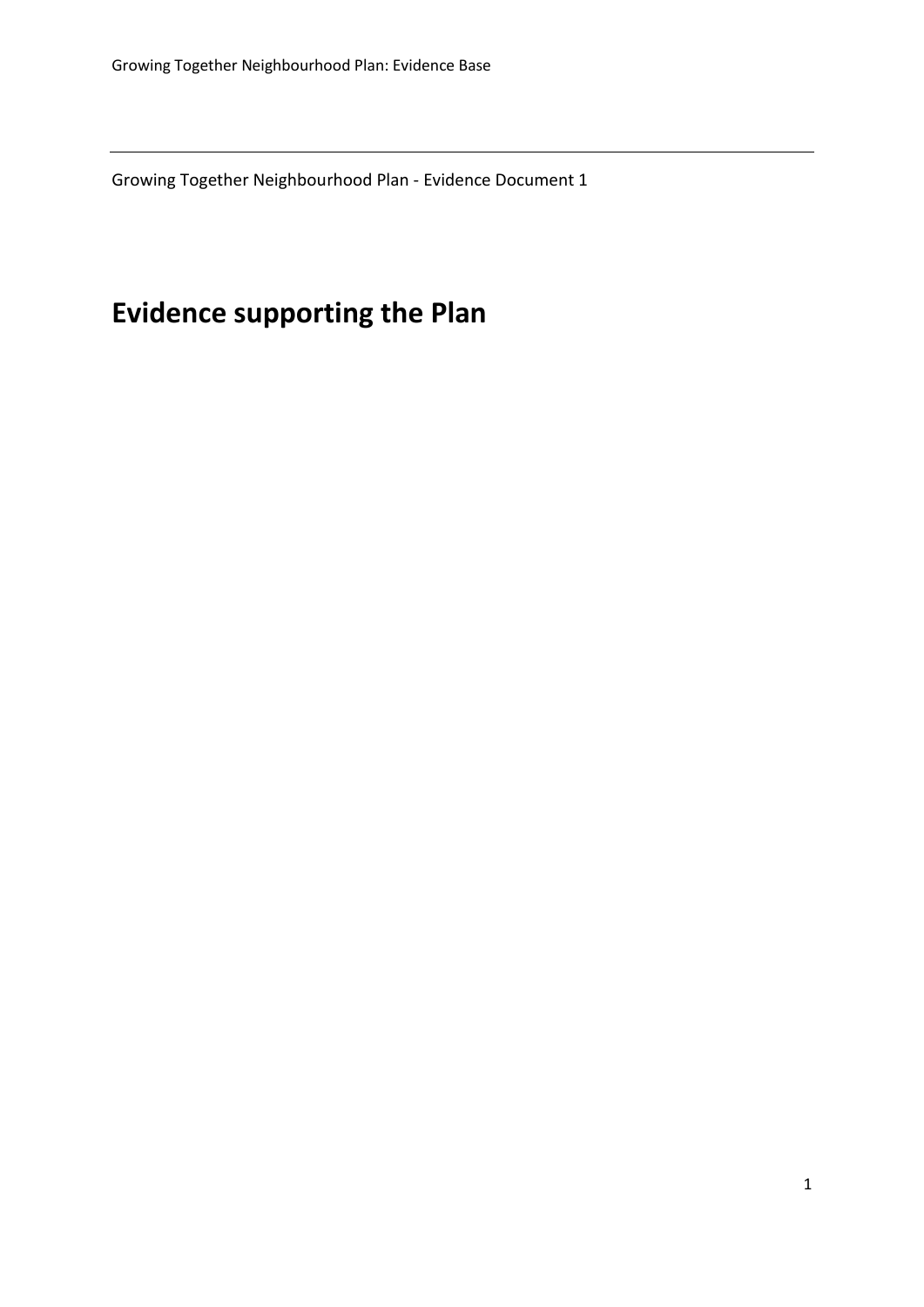## **Population Profile**

1.1 The area covers 265 hectares and contains 4,751 households, which are spread throughout the neighbourhood area as follows:

- Blackthorn / Cherry Lodge 1814 households
- Lings 1193 households
- Goldings / Overstone Lodge 910 households
- Lumbertubs 862 households

1.2 The principal source of population profiling data is the 2011 Census. However, Census data is no longer collated or published by electoral ward, but by Middle Super Output Areas (MSOAs), subdivided into Lower Super Output Areas (LSOAs).

- The majority of the area is covered by the Northampton 007 MSOA. This MSOA falls almost entirely within the Growing Together Area and comprises 5,901 residents (i.e. 65% approx. of the total population). It does not include Goldings or Lumbertubs.
- LSOA 004A covers Lumbertubs, again falling almost entirely within the Growing Together area. It has a population of 1,575 residents.
- Goldings falls within LSOA 005E, which also includes a significant part of Southfields. LSOA 005E has 1,854 residents.

1.3 On the basis of the above, it is estimated that the Growing Together area has a population of approximately 9,100\* (\*the 2011 census shows that MOA 007, LSOA 004A and LSOA 005E have a combined population of 9,330 residents, however some of LSOA 005E falls outside of the Neighbourhood Plan area).

1.4 Census data suggests that, by comparison with Northampton as a whole, the population of the Growing Together area:

- has more teenagers;
- has fewer people in their 70s and 80s; and
- is more ethnically diverse.

#### **Quality of life issues**

1.5 The principal source of quality of life data for the area is the most recent Index of Multiple Deprivation, compiled in 2015. This nationwide data-set divides the country into over 33,000 neighbourhoods, known as Super Output Areas (or SOAs) and combines eight sub-sets ("domains") to produce a top to bottom ranking of all 33,000 plus SOAs. The eight domains are also ranked separately. These are as follows:

- Income
- Employment
- Health and disability
- Education, Training and skills
- Crime and disorder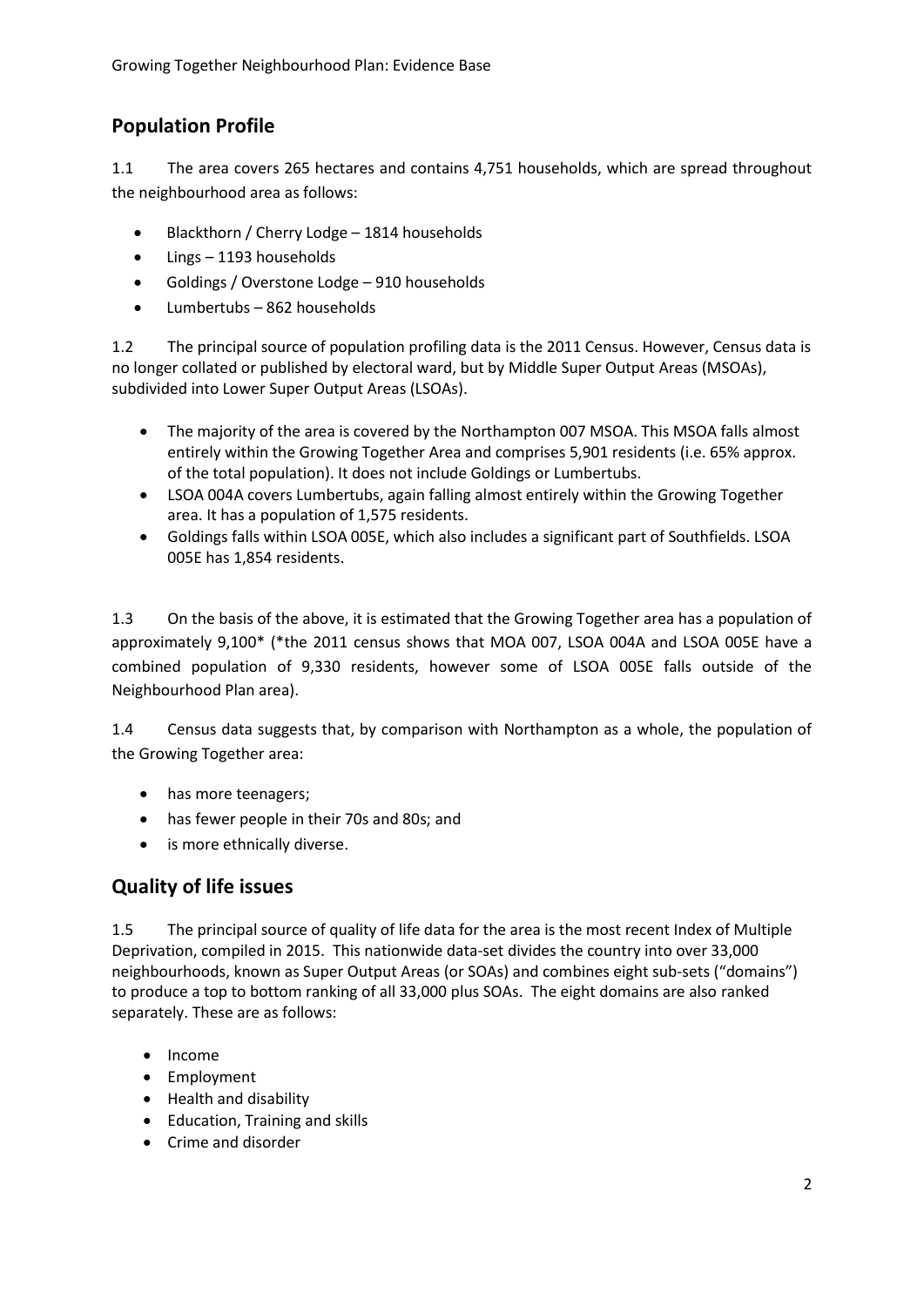- Quality of living environment
- Barriers to housing and services

1.6 The area is covered by a total of ten Lower Super Output Areas (LSOAs), as shown in Figure 1 below. Five of the LSOAs are entirely within the neighbourhood area (007A, 007B, 007D, 007C and 005D), whilst another five partially fall within the neighbourhood area. Of the LSOAs which are partially within the neighbourhood area, 004A, 005B, and 005E cover the most sizeable areas and contain significant proportions of the area's population.



**Figure 1: Neighbourhood area LSOA map**

1.7 The percentage rankings for those LSOAs which cover the largest stretches of the neighbourhood area, according to the Indices of Deprivation 2015 are as follows provided in Figure 2 (the lower the percentage score, the more deprived the neighbourhood).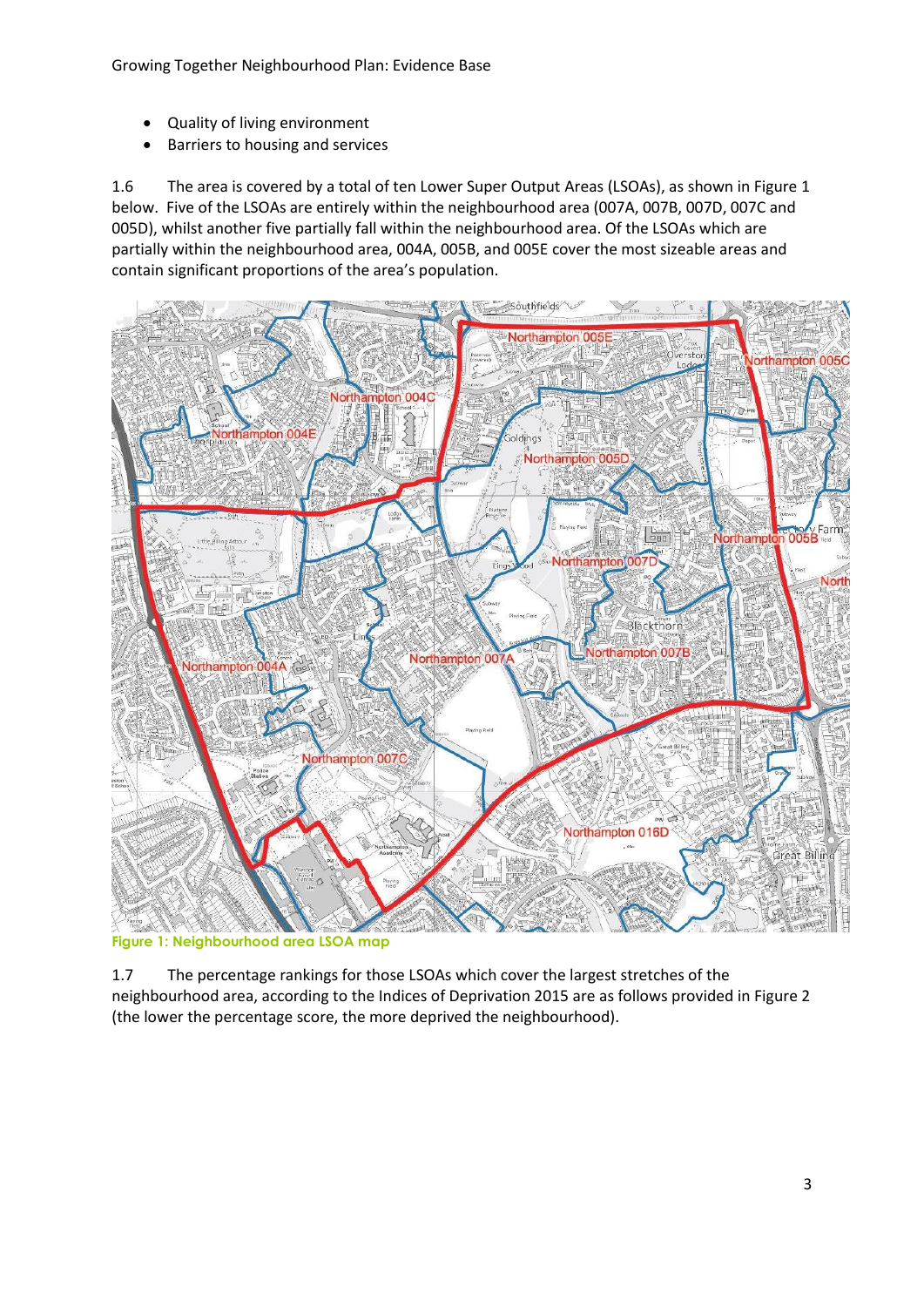|                                                                    | <b>Lower Super Output Area</b> |                |                         |                |                |                         |                |                |  |
|--------------------------------------------------------------------|--------------------------------|----------------|-------------------------|----------------|----------------|-------------------------|----------------|----------------|--|
|                                                                    | 004A                           | 007A           | 007B                    | 007C           | 007D           | 005B                    | 005D           | 005E           |  |
| Income                                                             | $\overline{2}$                 | $\overline{3}$ | $\overline{2}$          | $\overline{2}$ | $\mathbf{1}$   | $\overline{3}$          | $\overline{2}$ | $\overline{2}$ |  |
| Employment                                                         | $\overline{2}$                 | $\overline{3}$ | $\overline{3}$          | $\overline{2}$ | $\overline{2}$ | $\overline{4}$          | $\overline{2}$ | $\overline{2}$ |  |
| Health<br>deprivation and<br>disability                            | $\overline{2}$                 | 5              | $\overline{3}$          | $\overline{2}$ | $\overline{2}$ | $\overline{4}$          | $\overline{2}$ | $\overline{3}$ |  |
| Education,<br>training and skills                                  | $\mathbf 1$                    | $\overline{2}$ | $\overline{2}$          | $\mathbf{1}$   | $\mathbf{1}$   | $\overline{2}$          | $\mathbf{1}$   | $\mathbf{1}$   |  |
| Crime                                                              | $1\,$                          | $\overline{2}$ | $\overline{2}$          | $\mathbf{1}$   | $\mathbf{1}$   | $\mathbf{1}$            | $\mathbf{1}$   | $\overline{3}$ |  |
| Living<br>Environment                                              | $\overline{4}$                 | 6              | 9                       | 5              | $\overline{7}$ | $\overline{7}$          | $\overline{7}$ | $\overline{7}$ |  |
| <b>Barriers to</b><br>housing and<br>services                      | $\overline{2}$                 | $\overline{2}$ | $\overline{3}$          | $\mathbf{1}$   | $\mathbf{1}$   | $\overline{3}$          | $\overline{2}$ | $\overline{2}$ |  |
| <b>IMD Decile</b><br>(where 1 is most<br>deprived 10% of<br>LSOAs) | $\mathbf{1}$                   | 3              | $\overline{\mathbf{3}}$ | $\mathbf{1}$   | $\mathbf{1}$   | $\overline{\mathbf{3}}$ | $\mathbf{1}$   | $\overline{2}$ |  |

**Figure 2: Indices of Deprivation (2015) data**

1.8 Other than pockets of relative affluence in Cherry Lodge and the eastern part of Lings (predominantly the privately owned Paddocks and Priors Courts), the general picture is that of an area which suffers from high levels of deprivation.

- 1.9 Looking at the specific domains, a distinct picture emerges:
	- Very low scores under the crime domain, common across most of Northampton East, stand out.
	- Income deprivation, particularly within 007D, which covers much of Blackthorn are of real concern.
	- Level of skills and qualifications are low throughout the neighbourhood plan area, with all of the LSOAs falling within the 20% most deprived in this category.
	- Low scores for educational attainment across the area do not bode well for the social mobility of future generations
	- Environmental quality is fairly high, reflecting the variety of green spaces and proximity to open countryside.
	- Access to services and housing (a measure of homelessness, access to housing, housing conditions and distance from essential services) is generally low.
	- Health and disability scores are reasonable in a number of the LSOAs, perhaps reflecting the relatively young age profile of these areas.

1.10 Given the income deprivation levels seen within the Growing Together area, it is not surprising that fuel poverty is also an issue for many local residents. Northampton Borough Council's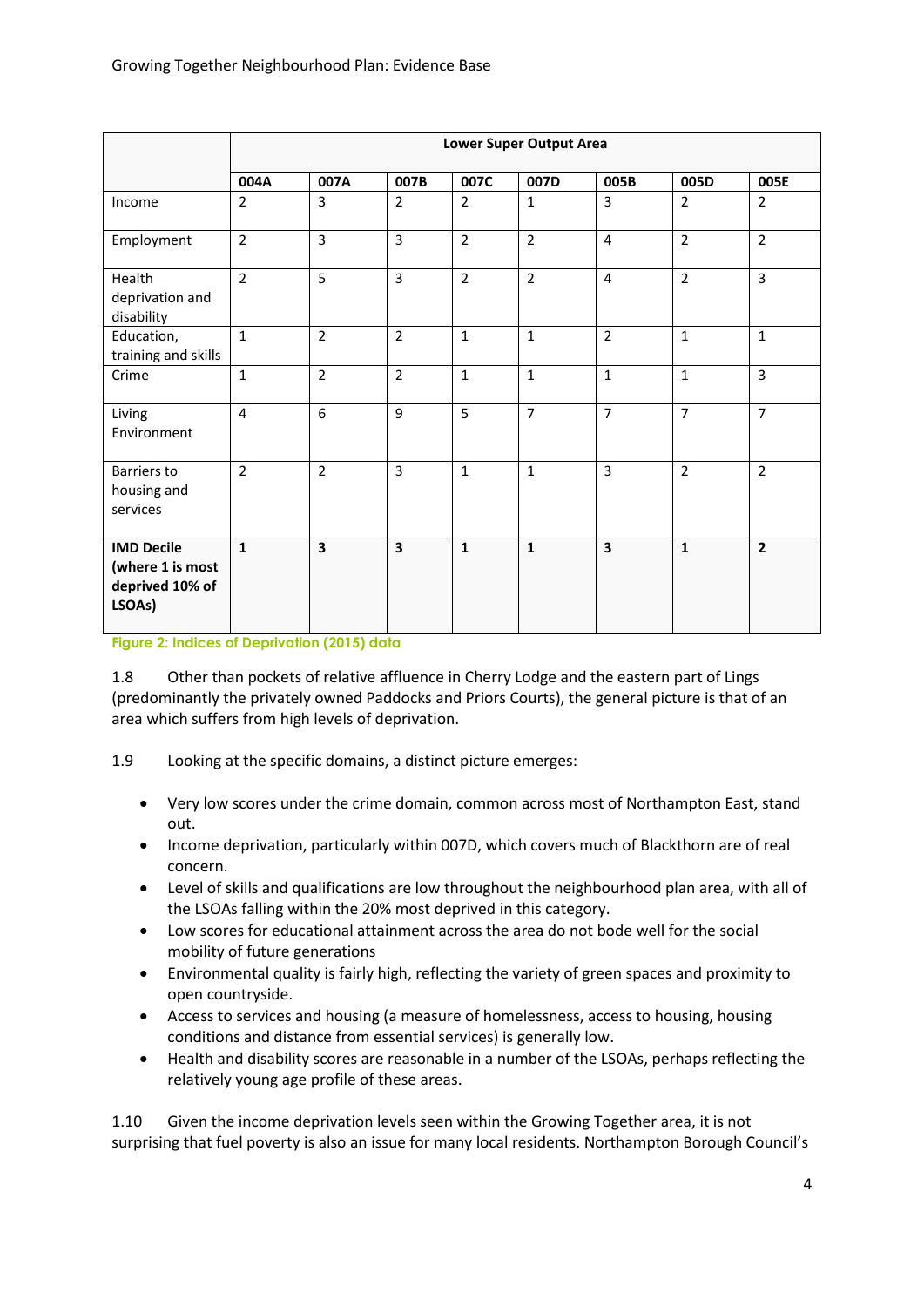Affordable Warmth Strategy 2011-2014 estimates that in May 2011 there were 14,547 households in Northampton suffering from fuel poverty; this is 15.3% of the number of households in Northampton, which is above the national average of 14.6% in England.

1.11 The same document identifies the former electoral ward of Lumbertubs, which covers the Growing Together Neighbourhood Plan area, as experiencing an increase in fuel poverty between 2003 and 2011 - in 2003 only 6.3% of households were suffering from fuel poverty, but this figure rose to 15.4% by 2011, exceeding even the average for Northampton as a whole.

### **Employment opportunities**

1.12 The Indices of Deprivation data above suggests that unemployment is a serious issue, especially on Blackthorn and Lumbertubs estates and the western part of Lings. The most recent data on household unemployment at this level is from the Census and it confirms much higher levels of unemployment than in Northampton as a whole.

1.13 A number of barriers to employment other than qualification levels are also evidenced by Census data on car ownership, lone parent households and households with a full-time carer (i.e. providing 20 hours or more of unpaid care) in the Figure 3 below.

|                                                                                  | <b>Blackthorn and</b><br>Lings (MSOA<br>007) | <b>Goldings</b><br>(LSOA 005E) | <b>Lumbertubs</b><br>(LSOA 004A) | Northampton<br>as a whole |
|----------------------------------------------------------------------------------|----------------------------------------------|--------------------------------|----------------------------------|---------------------------|
| Unemployed households                                                            | 6.3%                                         | 8.2%                           | 8.07%                            | 3.51%                     |
| Households without a car                                                         | 34.8%                                        | 30.6%                          | 36.7%                            | 24.4%                     |
| Households with one car                                                          | 41.9%                                        | 47.2%                          | 42.7%                            | 43.1%                     |
| Households with 2 cars                                                           | 18.9%                                        | 17.3%                          | 16.8%                            | 25.7%                     |
| Lone parent households                                                           | 14.9%                                        | 18.9%                          | 12.9%                            | 8.5%                      |
| Households with a carer providing 20<br>hours or more of unpaid care per<br>week | 4.3%                                         | 3.7%                           | 3.0%                             | 3.3%                      |

**Figure 3: Barriers to employment data**

1.14 There is poor availability of child care in the local area. The estates also suffer from poor public transport links, which hamper job opportunities for those without access to a car. Whilst bus links to the Weston Favell centre and on into Northampton town centre are adequate, movement between the estates and to other centres of employment can be difficult, involving long journeys and multiple changes. In many cases, what should be a fairly straightforward journey can only be completed by travelling into Northampton town centre and then travelling back out again.

1.15 Other than the Weston Favell District centre and public sector provision, there are very few employment opportunities available within or close to the Neighbourhood Plan area.